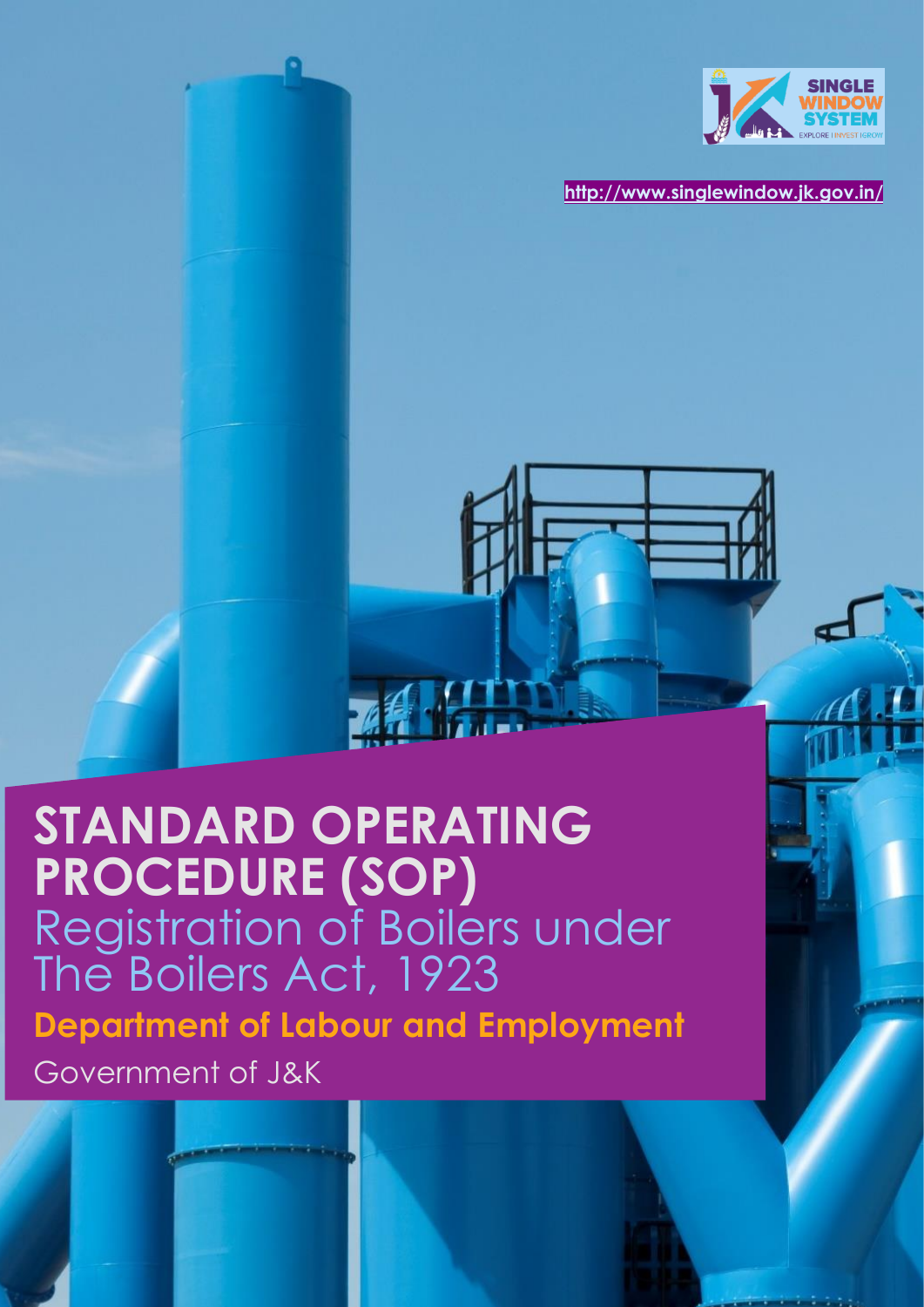**Government of Jammu & Kashmir Department of Labour and Employment Registration of Boilers under The Boilers Act, 1923.**



## **Name of Service**

Registration of Boilers under The Boilers Act, 1923.

## **Name of Department**

Department of Labour and Employment, GoJK.

## **Policy/Government Order**

The Boilers Act, 1923.

#### **Documents Checklist**

| #            | <b>Document name</b>                                                                                                      | <b>Type</b>     | <b>Mandatory</b> |
|--------------|---------------------------------------------------------------------------------------------------------------------------|-----------------|------------------|
|              | Scanned copy of boiler folder containing certificates of<br>manufacture and tests of all Boiler mountings and<br>fittings | <b>PDF</b>      | Yes              |
| $\mathbf{2}$ | Scanned copy of drawings of boiler and steam pipeline                                                                     | Pdf             | Yes.             |
| 3            | Scanned copy of layout of steam pipeline                                                                                  | <b>PDF</b>      | Yes.             |
| 4            | Scanned copy of certificate of competency of boiler<br>attendant                                                          | <b>PDF</b>      | Yes.             |
| 5            | Scanned copy of welder's qualification certificate<br>approved under IBR 1950.                                            | <b>PDF</b>      | <b>Yes</b>       |
| 6            | Purchase bill/Transfer Letter from DoB/CIB of the Boiler                                                                  | <b>JPEG</b>     | <b>Yes</b>       |
|              | Partnership deed/MOA, if applicable.                                                                                      | <b>PDF</b>      | Yes.             |
| 8            | Passport size Photograph of owner/Occupier.                                                                               | <b>JPEG</b>     | No.              |
| 9            | ID proof of the applicant (Aadhaar Card/Pan<br><b>Card/Ration card/Driving Licence)</b>                                   | <b>PDF/JPEG</b> | Yes              |

#### **Fees**

|                | <b>Fees for Registration and Renewal of Boilers</b>                           |            |  |  |
|----------------|-------------------------------------------------------------------------------|------------|--|--|
|                | For Small Industrial Boilers as per Chapter<br><b>XIV of Regulations</b>      | Rs. 1200/- |  |  |
| 2 <sup>1</sup> | For boiler rating not exceeding 10 sq.<br>meters.                             | Rs. 1800/- |  |  |
| $\mathbf{3}$   | For boiler rating exceeding 10 sq. Meters<br>but not exceeding 30 sq. Meters. | Rs. 2400/- |  |  |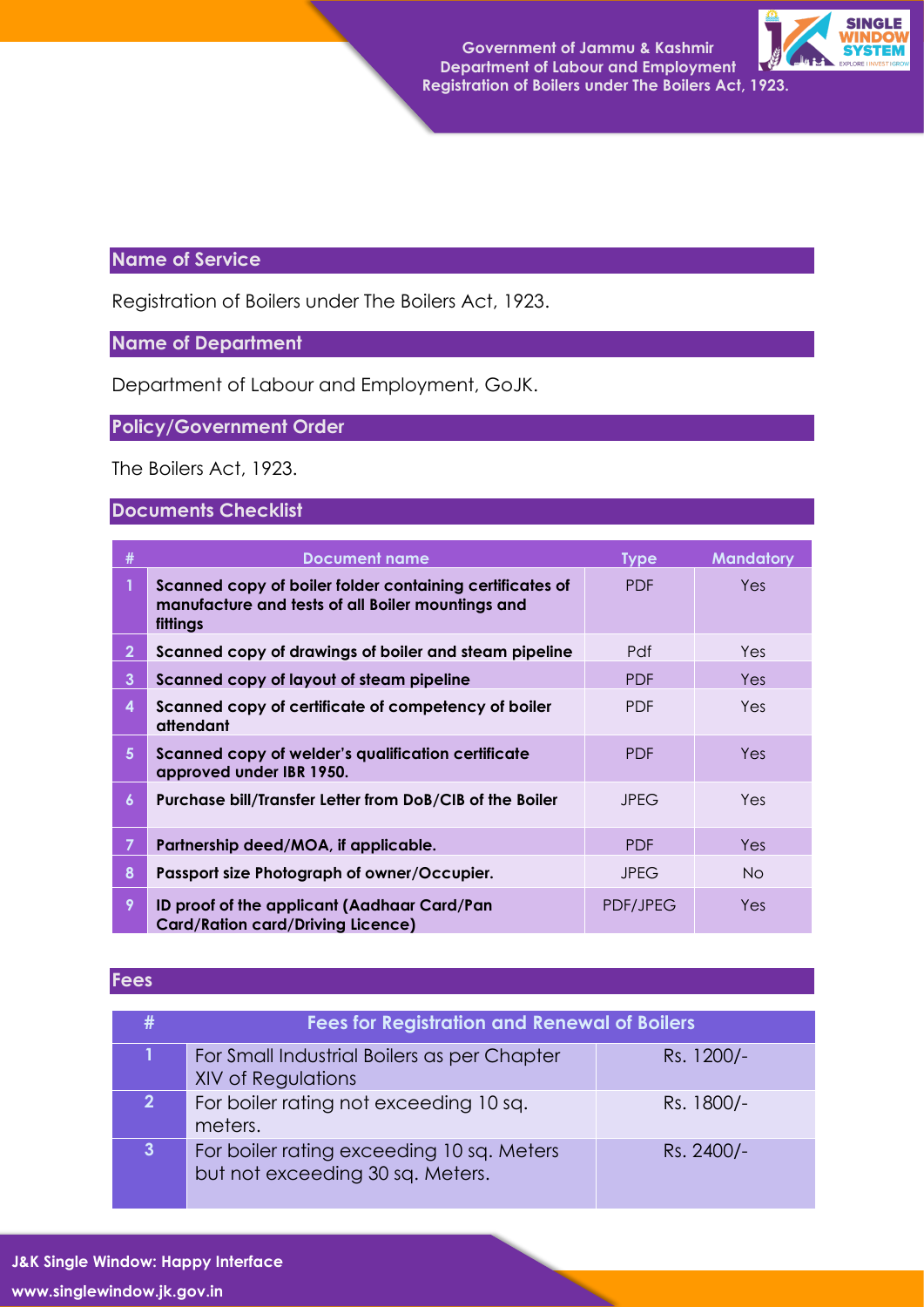

| #                 | <b>Fees for Registration and Renewal of Boilers</b>                               |             |
|-------------------|-----------------------------------------------------------------------------------|-------------|
| 4                 | For boiler rating exceeding 30 sq. Meters<br>but not exceeding 50 sq. Meters.     | Rs. 2700/-  |
| 5 <sup>5</sup>    | For boiler rating exceeding 50 sq. Meters<br>but not exceeding 70 sq. Meters.     | Rs. 3300/-  |
| $\boldsymbol{6}$  | For boiler rating exceeding 70 sq. Meters<br>but not exceeding 90 sq. Meters.     | Rs. 3900/-  |
| $\overline{7}$    | For boiler rating exceeding 90 sq. Meters<br>but not exceeding 110 sq. Meters.    | Rs. 4500/-  |
| 8                 | For boiler rating exceeding 110 sq. Meters<br>but not exceeding 200 sq. Meters.   | Rs. 5100/-  |
| 9                 | For boiler rating exceeding 200 sq. Meters<br>but not exceeding 400 sq. Meters.   | Rs. 5700/-  |
| 10                | For boiler rating exceeding 400 sq. Meters<br>but not exceeding 600 sq. Meters.   | Rs. 6600/-  |
| 11                | For boiler rating exceeding 600 sq. Meters<br>but not exceeding 800 sq. Meters.   | Rs. 7200/-  |
| $12 \overline{ }$ | For boiler rating exceeding 800 sq. Meters<br>but not exceeding 1000 sq. Meters.  | Rs. 8100/-  |
| 13                | For boiler rating exceeding 1000 sq. Meters<br>but not exceeding 1200 sq. Meters. | Rs. 9600/-  |
| 14                | For boiler rating exceeding 1200 sq. Meters<br>but not exceeding 1400 sq. Meters. | Rs. 10800/- |
| 15                | For boiler rating exceeding 1400 sq. Meters<br>but not exceeding 1600 sq. Meters. | Rs. 12600/- |
| 16                | For boiler rating exceeding 1600 sq. Meters<br>but not exceeding 1800 sq. Meters. | Rs. 13500/- |
| 17                | For boiler rating exceeding 1800 sq. Meters<br>but not exceeding 2000 sq. Meters. | Rs. 15000/- |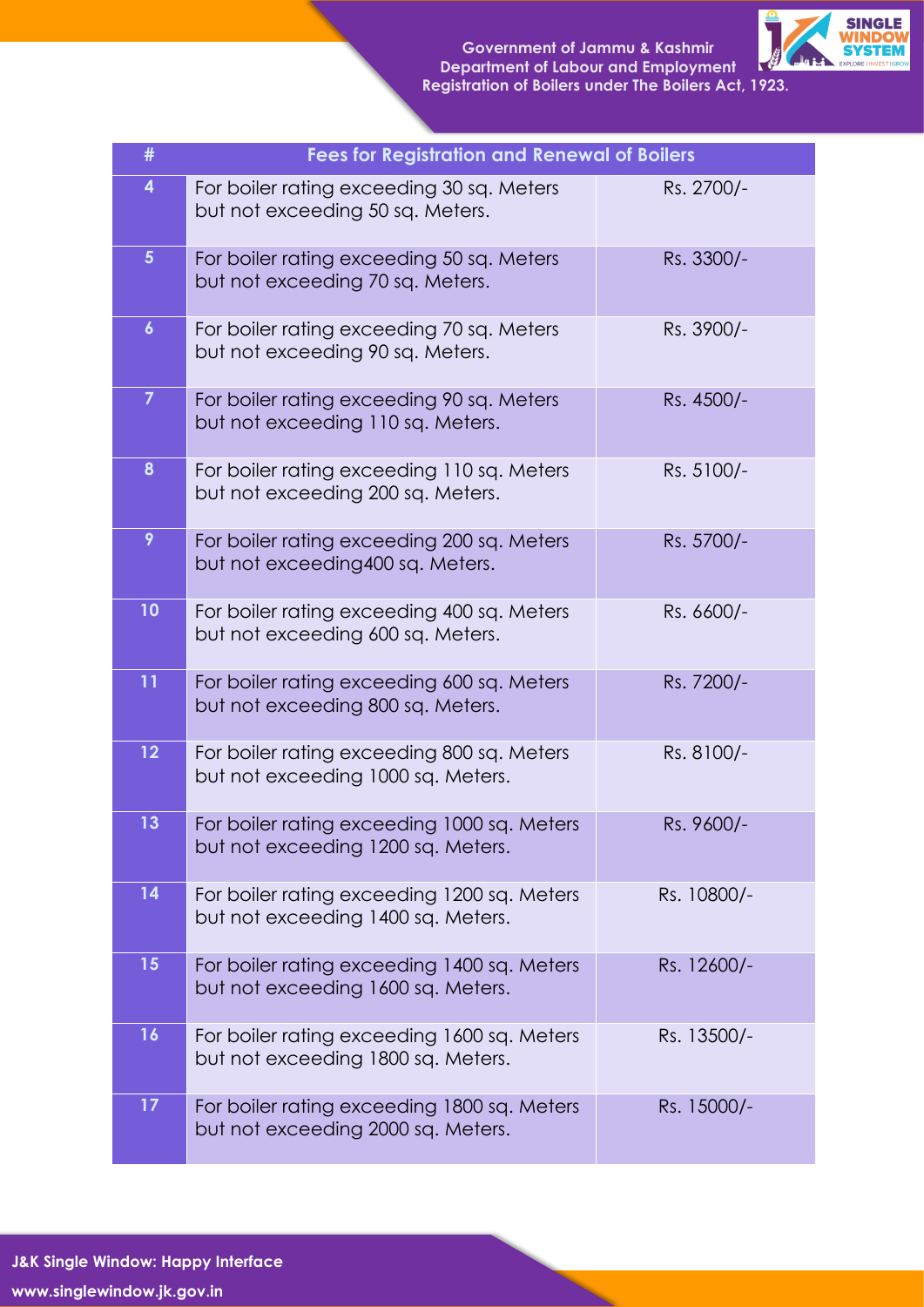

| #                | <b>Fees for Registration and Renewal of Boilers</b>                                                                                                             |             |            |  |
|------------------|-----------------------------------------------------------------------------------------------------------------------------------------------------------------|-------------|------------|--|
| 18               | For boiler rating exceeding 2000 sq. Meters<br>Rs. 16200/-<br>but not exceeding 2200 sq. Meters.                                                                |             |            |  |
| 19               | For boiler rating exceeding 2200 sq. Meters<br>Rs. 18000/-<br>but not exceeding 2400 sq. Meters.                                                                |             |            |  |
| 20               | For boiler rating exceeding 2400 sq. Meters<br>but not exceeding 2600 sq. Meters.                                                                               | Rs. 18900/- |            |  |
| 21               | For boiler rating exceeding 2600 sq. Meters<br>Rs. 20400/-<br>but not exceeding 2800 sq. Meters.                                                                |             |            |  |
| 22               | For boiler rating exceeding 2800 sq. Meters<br>Rs. 21600/-<br>but not exceeding 3000 sq. Meters.                                                                |             |            |  |
|                  | NOTE: For the boiler rating exceeding 3000 sq. meters, an additional fee of Rs. 600/-<br>for every additional 200 sq. Meters or part there of shall be charged. |             |            |  |
| #                | Fees for Inspection of Boilers for Renewal of Registration                                                                                                      |             |            |  |
| 1                | For Small Industrial Boilers as per<br>Chapter XIV of Regulations                                                                                               |             | Rs. 1000/- |  |
| $\overline{2}$   | For boiler rating not exceeding<br>10 sq. Meters.                                                                                                               |             | Rs. 1600/- |  |
| $\overline{3}$   | For boiler rating exceeding 10 sq.<br>Meters but not exceeding 30 sq.<br>Meters.                                                                                |             | Rs. 2100/- |  |
| 4                | For boiler rating exceeding 30 sq.<br>Meters but not exceeding 50 sq.<br>Meters.                                                                                |             | Rs. 2400/- |  |
| $5\phantom{.0}$  | For boiler rating exceeding 50 sq.<br>Meters but not exceeding 70 sq.<br>Meters.                                                                                |             | Rs. 2700/- |  |
| $\boldsymbol{6}$ | For boiler rating exceeding 70 sq.<br>Meters but not exceeding 90 sq.<br>Meters.                                                                                |             | Rs. 3400/- |  |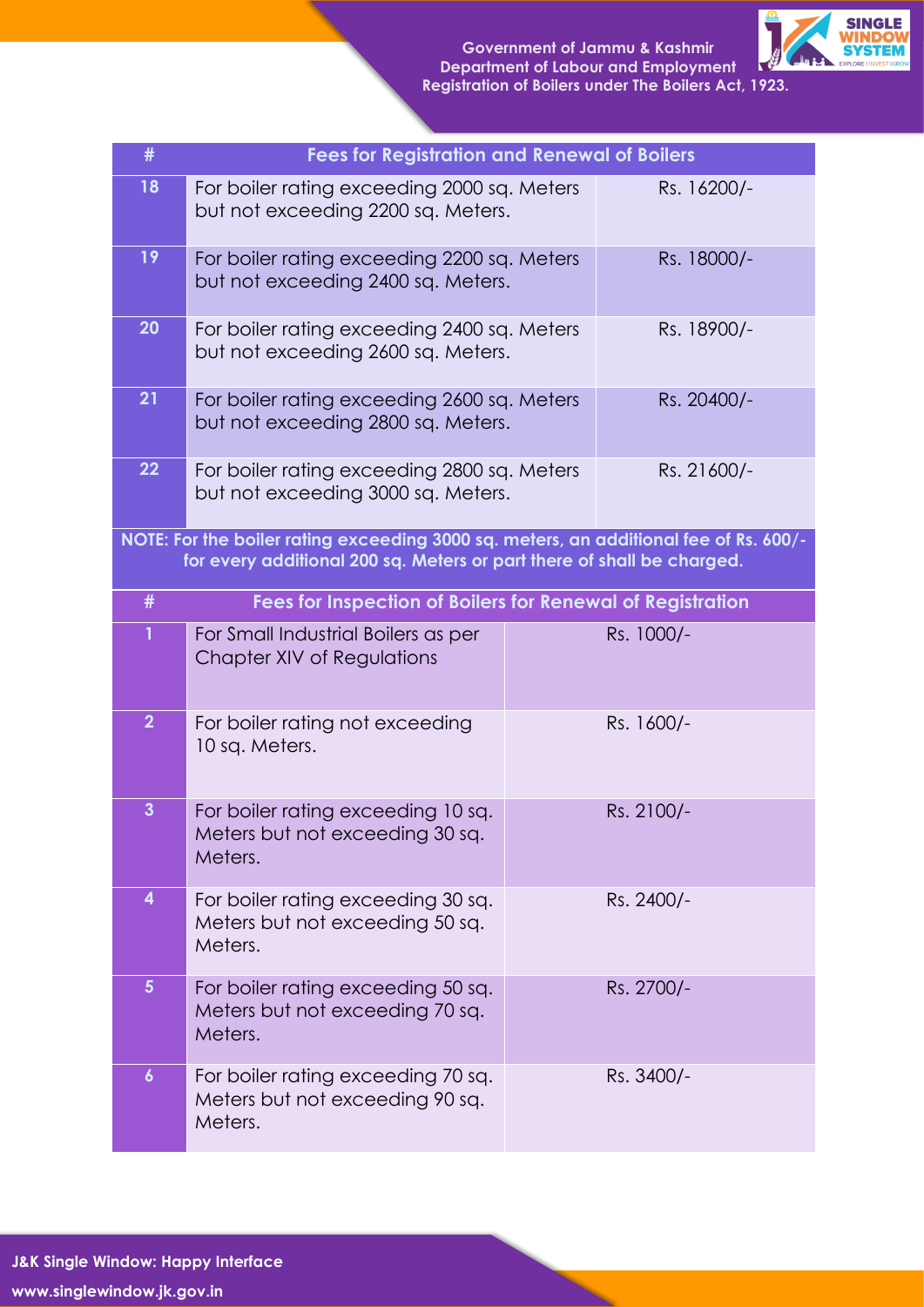

| #              | Fees for Inspection of Boilers for Renewal of Registration                           |             |
|----------------|--------------------------------------------------------------------------------------|-------------|
| $\overline{7}$ | For boiler rating exceeding 90 sq.<br>Meters but not exceeding 110 sq.<br>Meters.    | Rs. 4000/-  |
| 8              | For boiler rating exceeding 110<br>sq. Meters but not exceeding 200<br>sq. Meters.   | Rs. 4500/-  |
| 9              | For boiler rating exceeding 200<br>sq. Meters but not exceeding 400<br>sq. Meters.   | Rs. 5000/-  |
| 10             | For boiler rating exceeding 400<br>sq. Meters but not exceeding 600<br>sq. Meters.   | Rs. 5800/-  |
| 11             | For boiler rating exceeding 600<br>sq. Meters but not exceeding 800<br>sq. Meters.   | Rs. 6300/-  |
| 12             | For boiler rating exceeding 800<br>sq. Meters but not exceeding<br>1000 sq. Meters.  | Rs. 7100/-  |
| 13             | For boiler rating exceeding 1000<br>sq. Meters but not exceeding<br>1200 sq. Meters. | Rs. 8400/-  |
| 14             | For boiler rating exceeding 1200<br>sq. Meters but not exceeding<br>1400 sq. Meters. | Rs. 9500/-  |
| 15             | For boiler rating exceeding 1400<br>sq. Meters but not exceeding<br>1600 sq. Meters. | Rs. 11100/- |
| 16             | For boiler rating exceeding 1600<br>sq. Meters but not exceeding<br>1800 sq. Meters. | Rs. 11900/- |
| 17             | For boiler rating exceeding 1800<br>sq. Meters but not exceeding<br>2000 sq. Meters. | Rs. 13200/- |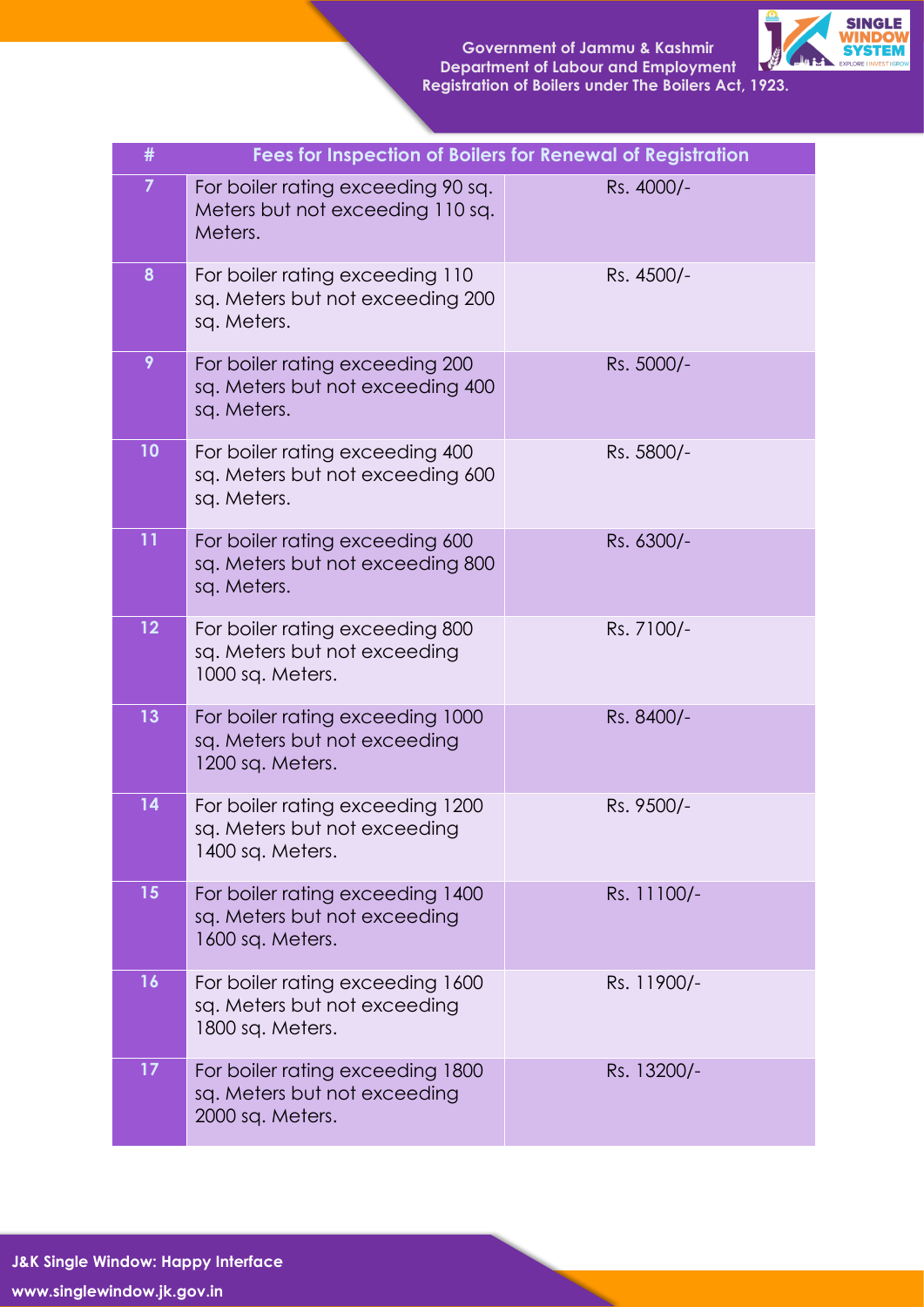

| #                                                                                                                                                                | Fees for Inspection of Boilers for Renewal of Registration                           |             |  |  |
|------------------------------------------------------------------------------------------------------------------------------------------------------------------|--------------------------------------------------------------------------------------|-------------|--|--|
| 18                                                                                                                                                               | For boiler rating exceeding 2000<br>sq. Meters but not exceeding<br>2200 sq. Meters. | Rs. 14300/- |  |  |
| 19                                                                                                                                                               | For boiler rating exceeding 2200<br>sq. Meters but not exceeding<br>2400 sq. Meters. | Rs. 15800/- |  |  |
| 20                                                                                                                                                               | For boiler rating exceeding 2400<br>sq. Meters but not exceeding<br>2600 sq. Meters. | Rs. 16600/- |  |  |
| 21                                                                                                                                                               | For boiler rating exceeding 2600<br>sq. Meters but not exceeding<br>2800 sq. Meters. | Rs. 18000/- |  |  |
| $22 \overline{)}$                                                                                                                                                | For boiler rating exceeding 2800<br>sq. Meters but not exceeding<br>3000 sq. Meters. | Rs. 19000/- |  |  |
| NOTE: For the boiler rating exceeding 3000 square meters, an additional fee of<br>Rs.500/- for every additional 200 sq. Meters or part there of shall be charged |                                                                                      |             |  |  |

**Process Flow: Registration of Boiler under The Boilers Act, 1923**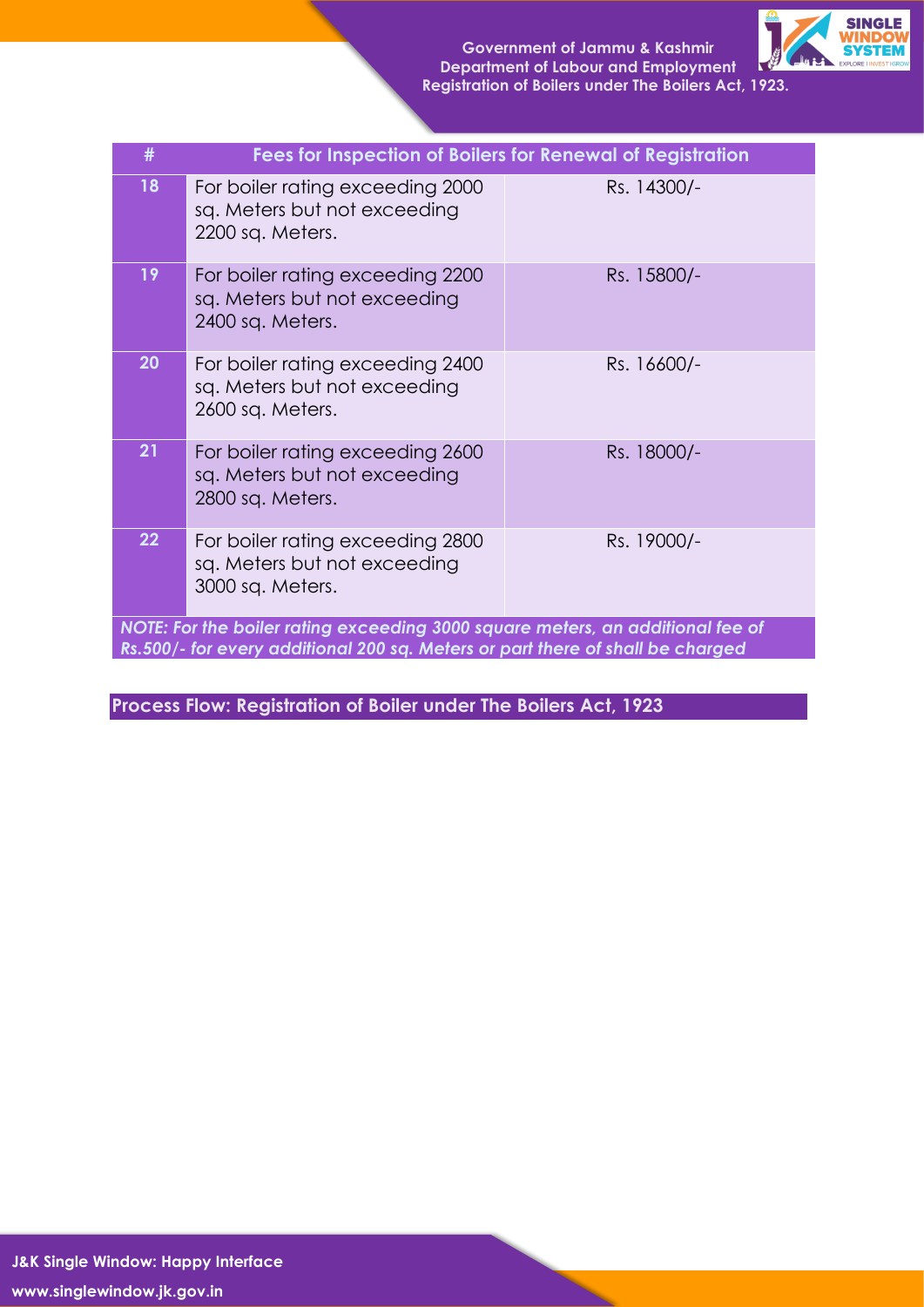**Government of Jammu & Kashmir Department of Labour and Employment Registration of Boilers under The Boilers Act, 1923.**





## **Procedure for the application for Registration of Boiler under The Boilers Act, 1923**

- I. Applicant registers himself/herself on single window system http://www.singlewindow.jk.gov.jn. If, already registered on the portal then login with the registered user id and password
- II. Applicants get the registration information on registered email id and registered mobile number.
- III. Your first step is to create a Project (a Project can be your new or existing Business/Industry).
- IV. Once a Project is created, you can fill the Common Application Form for the Project where all the common details required for the project are filled.
- V. Once CAF Id is created, from all the available Forms, click on the Form/Registration you want to apply for.
- VI. Before filling the forms, you will be given instructions about the documents required to submit along with the form. You need to upload these documents before filling the form.
- VII. Now you can apply for Registration of Boilers.
- VIII. Make payment of necessary application processing fees online using your debit card/ credit card/ net banking facility
- IX. Filled application form will be submitted to Concerned Clerk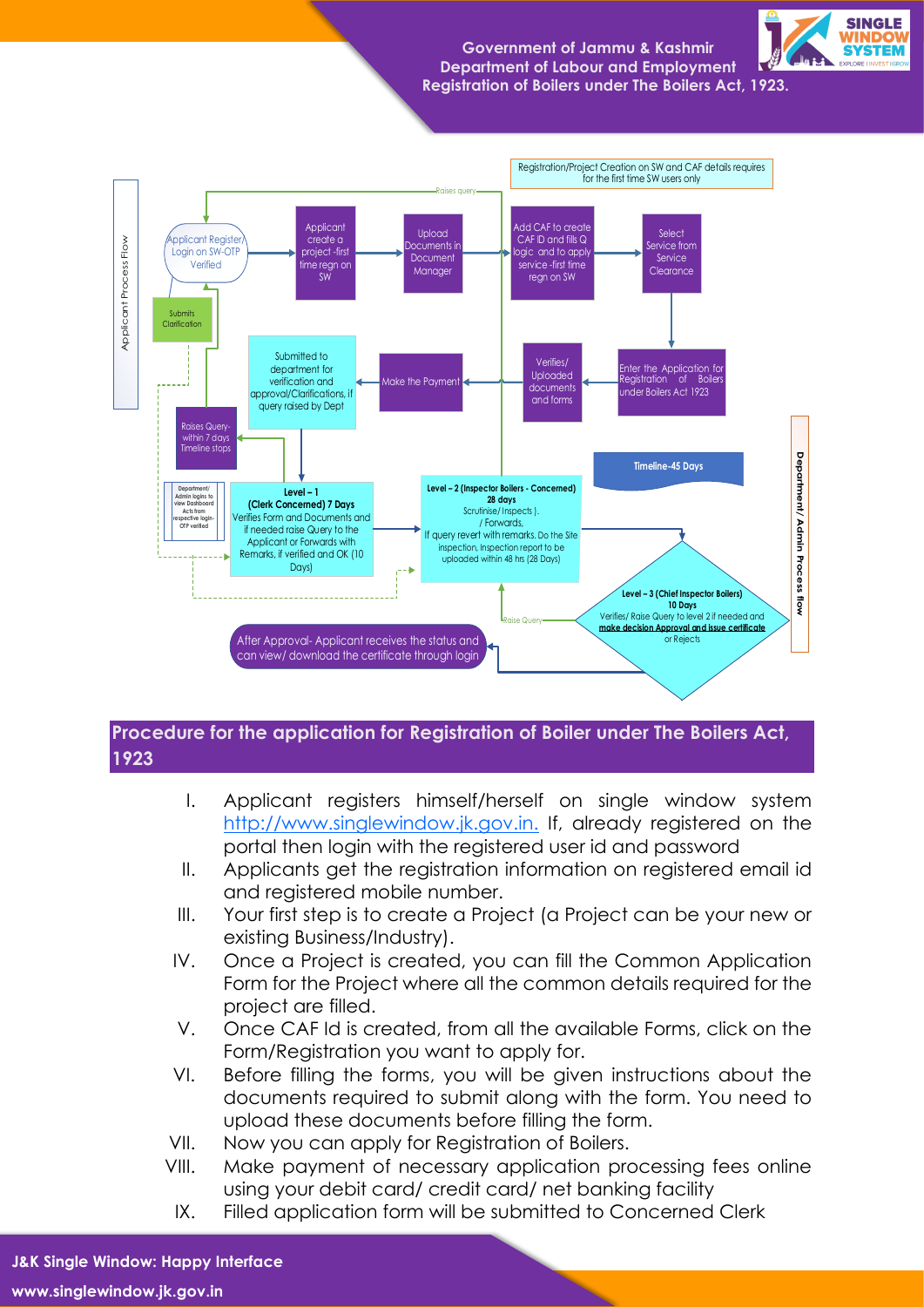

- X. After online receipt of application form for issuance of Registration of Boilers with all the necessary documents mentioned above the Concerned Clerk shall scrutinize the application along with uploaded documents
- XI. In case of deficiency Clerk shall report the deficiency to the applicant within 7 working days.
- XII. If there is no deficiency the Clerk shall recommend the application to Inspector Boilers having jurisdiction of the area, who is turn will conduct the Physical inspection of the Site and submit the inspection report within 28 working days to Chief Inspector Boilers.
- XIII. If there is no deficiency the Chief Inspector Boilers shall issue or reject the same within 10 working days
- XIV. The certificate can be downloaded from the applicant login.

#### **Form Fields:**

| #   | <b>Section</b>                  | <b>Caption Name</b>                                                                                                                 | <b>Type of Field</b> | <b>Mandatory</b><br>(Yes/No) |
|-----|---------------------------------|-------------------------------------------------------------------------------------------------------------------------------------|----------------------|------------------------------|
| 1.  | Establishment<br><b>Details</b> | Name of the establishment<br>where boiler is installed                                                                              | Alpha/numeric        | Yes                          |
| 2.  |                                 | <b>Address</b>                                                                                                                      | Alpha/numeric        | Yes                          |
| 3.  |                                 | City                                                                                                                                | Alpha                | Yes                          |
| 4.  |                                 | <b>District</b>                                                                                                                     | Alpha/Dropdown       | Yes                          |
| 5.  |                                 | Circle*                                                                                                                             | Alpha/numeric        | Yes                          |
| 6.  |                                 | Pin code: *                                                                                                                         | Numeric              | Yes                          |
| 7.  |                                 | Nature of work which is<br>carried on this establishment*                                                                           | Alpha/numeric        | Yes                          |
| 8.  |                                 | <b>Boiler Rating (in sq. meters)</b>                                                                                                | Numeric              | Yes                          |
| 9.  | <b>Documents</b>                | Scanned copy of boiler folder<br>containing certificates of<br>manufacture and tests of all<br><b>Boiler mountings and fittings</b> | <b>Upload Option</b> | Yes                          |
| 10. |                                 | Scanned copy of drawings of<br>boiler and steam pipe line                                                                           | <b>Upload Option</b> | Yes                          |
| 11. |                                 | Scanned copy of layout of<br>steam pipe line                                                                                        | <b>Upload Option</b> | Yes                          |
| 12. |                                 | Scanned copy of certificate<br>of competency of boiler<br>attendant                                                                 | <b>Upload Option</b> | Yes                          |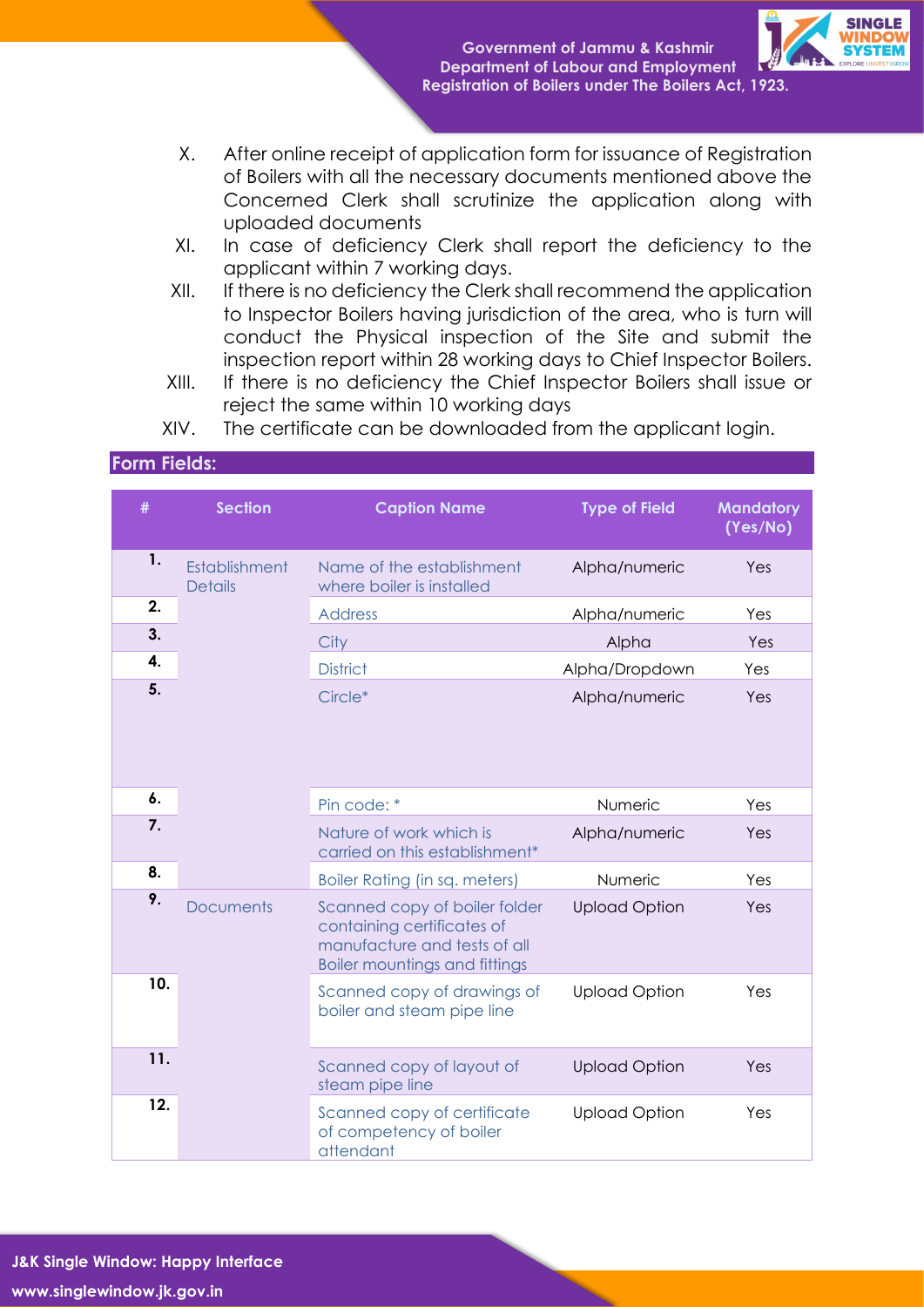**Government of Jammu & Kashmir Department of Labour and Employment Registration of Boilers under The Boilers Act, 1923.**



| #   | <b>Section</b> | <b>Caption Name</b>                                                                                         | <b>Type of Field</b> | <b>Mandatory</b><br>(Yes/No) |
|-----|----------------|-------------------------------------------------------------------------------------------------------------|----------------------|------------------------------|
| 13. |                | Scanned copy of welder's<br>qualification certificate<br>approved under IBR 1950*                           | <b>Upload Option</b> | Yes                          |
| 14. |                | A copy of SSI/large &<br>Medium Unit Memorandum<br>filed with DIC.                                          | <b>Upload Option</b> | Yes                          |
| 15. |                | The request from the unit for<br>boiler installation and<br>subsequent registration of<br>boiler.           | <b>Upload Option</b> | Yes                          |
| 16. |                | <b>Boiler Purchase Bill.</b>                                                                                | <b>Upload Option</b> | Yes                          |
| 17. |                | Partnership<br>deeds/Memorandum and<br>Articles of Association.                                             | <b>Upload Option</b> | Yes                          |
| 18. |                | Do you want to transfer boiler<br>records from other state<br>under J&K Boiler Act SVT.<br>1991 (1934 A.D.) | Radio Button         | Yes                          |
| i   |                | Submission of application<br>with last certificate of Boiler                                                | <b>Upload Option</b> | Yes                          |
| ii  |                | Letter from Seller                                                                                          | <b>Upload Option</b> | Yes                          |
| iii |                | On receipt of letter from<br>DoB/CIB of concerned State.                                                    | <b>Upload Option</b> | Yes                          |
| 19. |                | Other supporting documents<br>if any                                                                        | <b>Upload Option</b> | <b>No</b>                    |

#### **Do's and Don'ts**

**Do's** 

- 1. Ensure that relevant document as mentioned in the Standard Operating Procedure is uploaded at appropriate place.
- 2. Reply at the earliest or in 7 days to the clarification raised by the Department Officer for the Application.
- 3. Raise grievances on Single Window, if Approval is not granted within specified timeline.
- 4. Download your Approval certificate/ License/Registration etc. from the portal only.